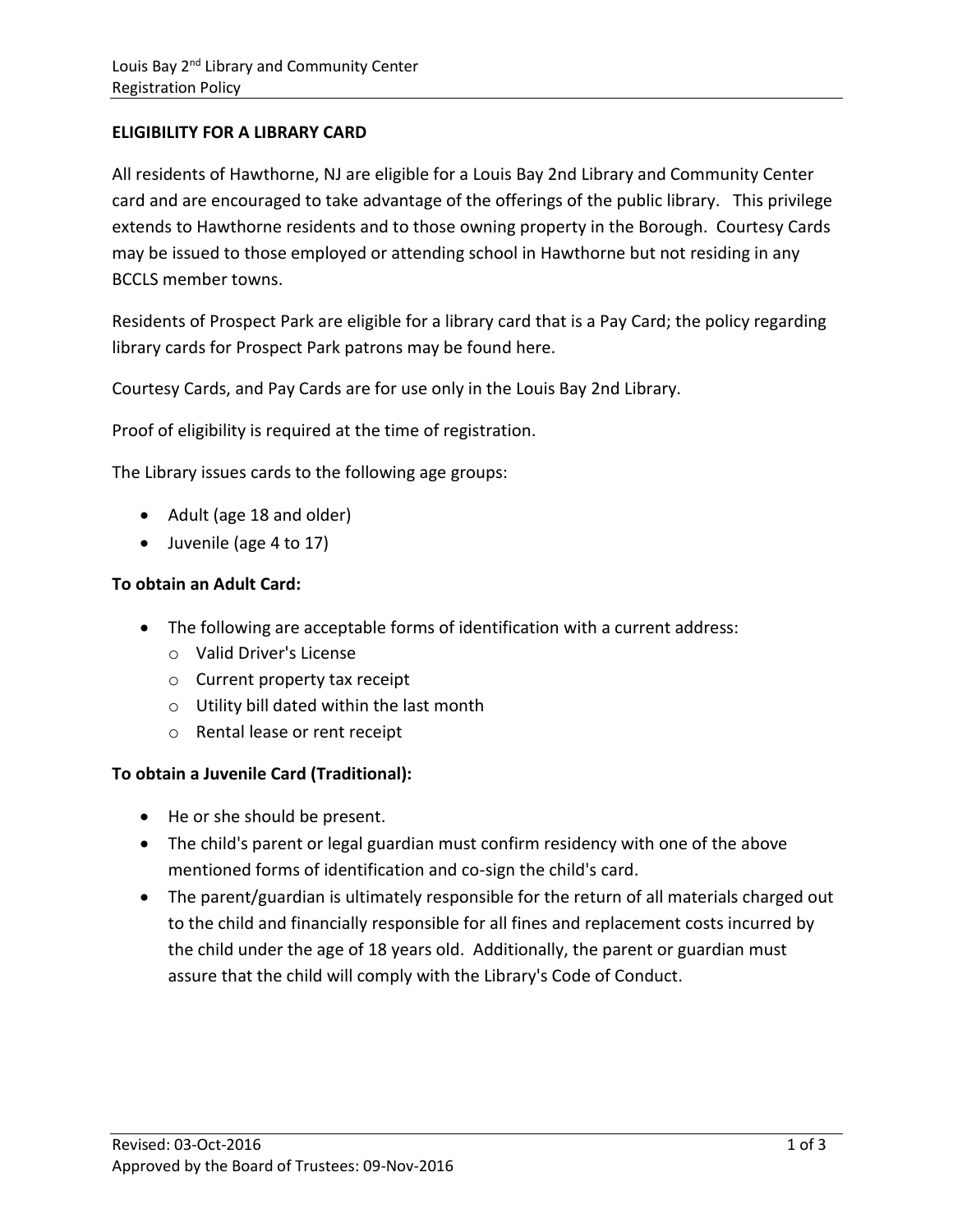## **To obtain a Juvenile Card (Alternate):**

- To facilitate the goal of issuing Louis Bay 2nd Library cards to all Hawthorne High School students, the Library will accept our completed and signed Registration Forms from the High School.
- Once the Registration Form has been received by the Library, it will be evaluated according to the following criteria and a card will be issued accordingly:

| <b>Existing</b><br>Patron<br>Record | Same<br><b>Address</b> | Fines $>=$<br>\$10.00 | Replacement<br>Costs<br><b>Billed</b> | Card<br><b>Considered</b> | Cost<br>Incurred | <b>Library Visit</b><br>with<br>ID |
|-------------------------------------|------------------------|-----------------------|---------------------------------------|---------------------------|------------------|------------------------------------|
|                                     |                        |                       |                                       |                           |                  |                                    |
| N                                   | N/A                    | N/A                   | N/A                                   | <b>New</b>                | \$0.00           | no                                 |

| - 17.1 |       |   | Replacement | $fines + costs$ | ves |
|--------|-------|---|-------------|-----------------|-----|
| - 17   |       | N | Replacement | fines           | ves |
| - 17   | $N^3$ |   | Replacement | costs           | ves |
| - Vi   | $N^3$ | N | Replacement | \$0.00          | no  |

| $\sqrt{1}$ | N |                | Replacement | $fines + costs$ | ves |
|------------|---|----------------|-------------|-----------------|-----|
| $\sqrt{1}$ | N |                | Replacement | fines           | ves |
| $\sqrt{1}$ | N | N <sup>3</sup> | Replacement | costs           | ves |
| $\sqrt{1}$ | N | N <sup>3</sup> | Replacement | \$0.00          | no  |

| $\mathcal{V}^2$ | N/A |   | <b>New</b> | fines + $costs4$   | ves |
|-----------------|-----|---|------------|--------------------|-----|
| $\mathcal{V}^2$ | N/A |   | <b>New</b> | fines <sup>4</sup> | ves |
| $\mathcal{V}^2$ | N/A | N | <b>New</b> | cost <sup>4</sup>  | yes |
| v <sub>2</sub>  | N/A | N | <b>New</b> | \$0.00             | no  |

<sup>1</sup>Hawthorne Address

2 non Hawthorne Address

 $3$  Fines < \$10.00 will be waived

<sup>4</sup> Subject to the policies of the home library on the existing patron record

The parent/guardian is ultimately responsible for the return of all materials charged out to the child and financially responsible for all fines and replacement costs incurred by the child under the age of 18 years old. Additionally, the parent or guardian must assure that the child will comply with the Library's Code of Conduct.